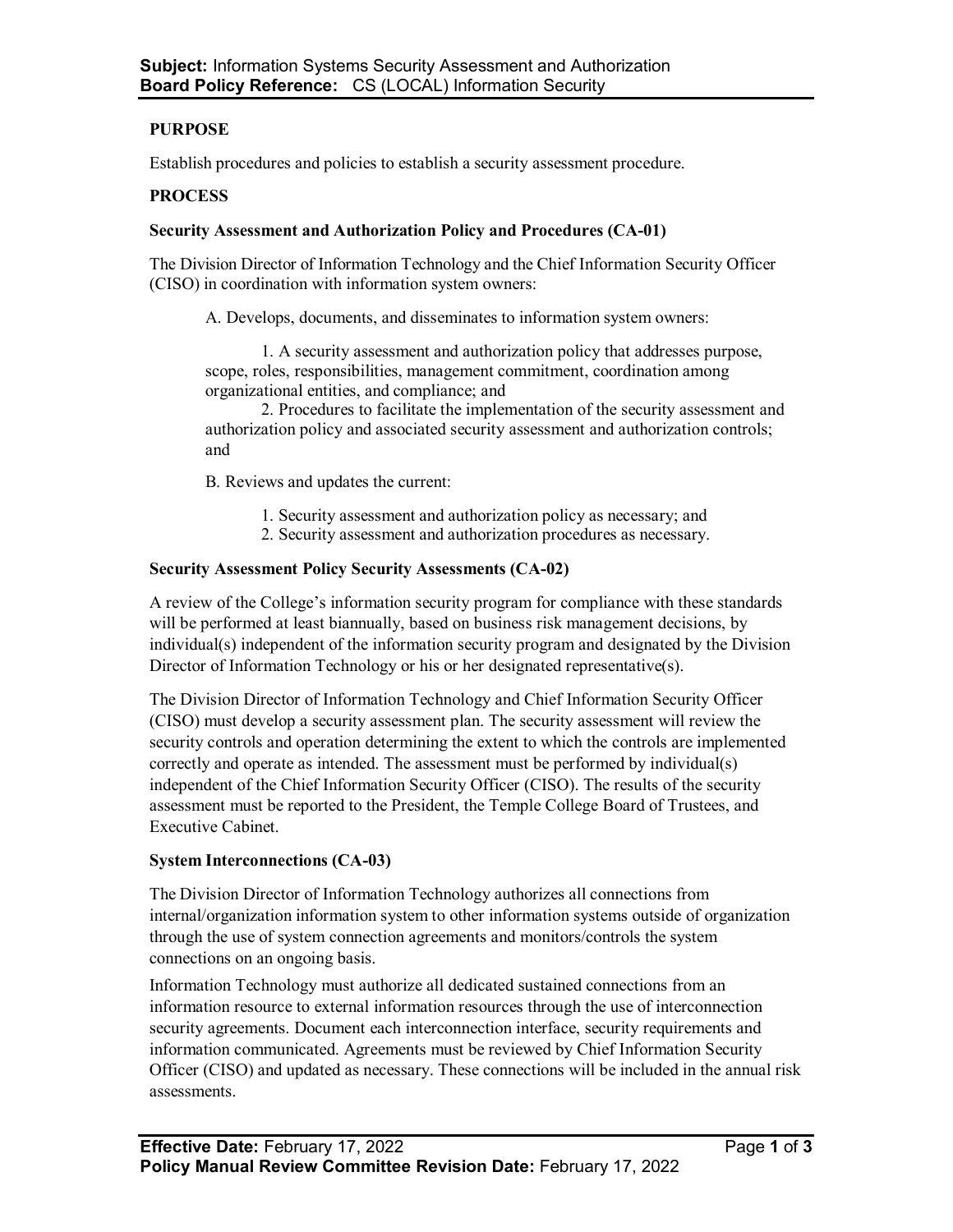## **Plan of Action and Milestones (CA-05)**

The Division Director of Information Technology develops and updates, a plan of action and milestones for the information systems that documents the organization's planned, implemented, and evaluated remedial actions to correct deficiencies noted during the assessment of the security controls and to reduce or eliminate known vulnerabilities in the system.

The Division Director of Information Technology in coordination with Chief Information Security Officer (CISO) must develop a plan of action including milestones to remediate deficiencies noted during security assessments and reduce or eliminate known vulnerabilities in the system in particular applying security patches and software updates.

### **Security Authorization (CA-06)**

The Division Director of Information Technology authorizes the information system for processing before operations or when there is a significant change to the system.

An Information Technology resource owner is assigned to each information system. The Division Director of Information Technology must authorize the information resource for processing before commencing operations and ensures the security authorization is updated.

# **Continuous Monitoring (CA-07)**

The Information Technology department monitors the security controls in the information system on an ongoing basis.

The Chief Information Security Officer (CISO) in coordination with the Division Director of Information Technology must develop a continuous monitoring strategy and implement continuous monitoring including metrics to be monitored along with monitoring methodology and response actions to the correlation of related security monitoring events.

# **Penetration Testing (CA-08)**

The Information Technology department conducts penetration testing at least biannually on external facing information systems.

The Chief Information Security Officer (CISO) coordinates with the Division Director of Information Technology in the conduct of penetration testing to confirm vulnerabilities are corrected and access controls are in-place. The results of penetration testing are part of the security assessment.

# **Internal System Connections (CA-09)**

The Information Technology department has a procedure for authorizing internal information resource connections.

The Division Director of Information Technology must authorize all dedicated sustained connections from an information resource to internal information resources. Document each interconnection interface, security requirements and information communicated. Connections must be reviewed by Chief Information Security Officer (CISO) and updated annually. These connections will be included in the annual risk assessments.